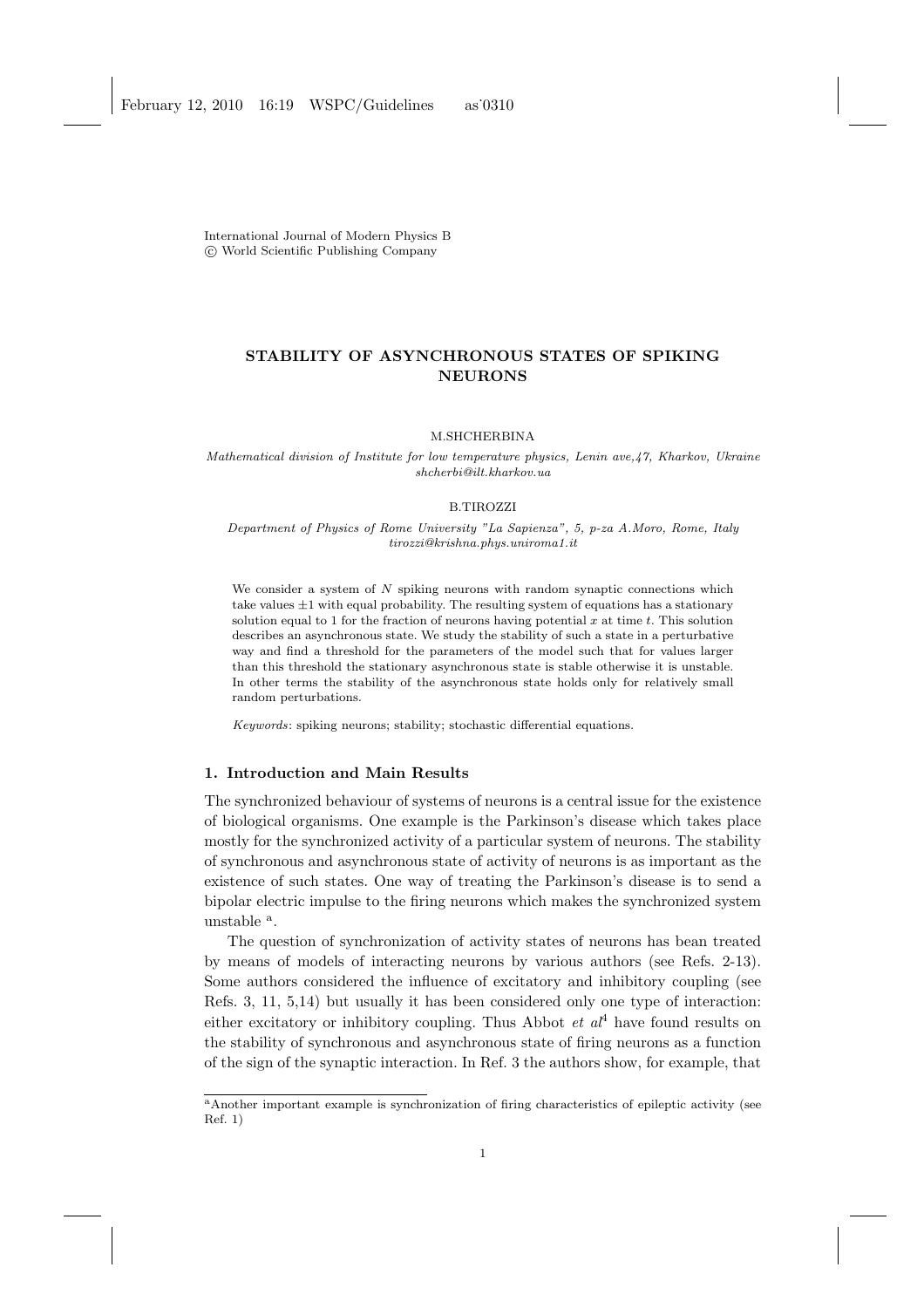if the input to a neurons is inhibitory then the synchronous state is always stable. This unexpected result makes the problem more appealing. In Ref. 4 it is studied the stability of asynchronous state of  $N$  interacting IF neurons with excitatory coupling.

An interesting problem is to describe the behavior of the membrane potential in a network of neurons with both excitatory and inhibitory connections possibly randomly distributed. This case is not dealt in the previous literature and we analyze it in the present paper.

We consider the synaptic interaction as a variable  $E(t)$  characterizing the time evolution of the current coming from the different neurons and multiply it by a random variable  $\tilde{\eta}_i$  which takes values  $\pm 1$  with probability one half. This implies that the dynamical equations of the IF system of neurons have a more complicated structure because the right hand side contains a stochastic process generated by the sum of the random contributions of the synaptic inputs.

The state analyzed in this paper is the case of asynchronous firing, i.e. a state with uniform distribution of neural activities. We have to introduce another ( stochastic differential) equation for the synaptic interaction with respect to the system treated in Ref. 4.

The stability of the system is derived by studying the dispersion of the stochastic process defining the synaptic interaction. We study the simple case of the evolution equations

$$
x'_{i}(t) = F(x_{i}) + \xi(t)G(x_{i})
$$
\n(1)

for  $0 < x_i < 1$ ,  $i = 1, ..., N$  and  $F(x)$  and  $G(x)$  being constant. We find that the dispersion of  $\xi(t)$  remains always bounded and  $\xi(t)$  converges to a stationary stochastic process. On the other hand, there is a threshold for  $F/G$  such that above it the dispersion of an arbitrary small perturbation  $\hat{\zeta}_1(t)$  remains bounded and below it the dispersion grows up to the infinity. In other words, if the random interaction is small enough with respect to the deterministic part, then the system is stable and the opposite takes place for large random interaction.

The system of equations  $(1)$  describes the behavior of a system of N IF neurons. When  $x_i$  reaches 1, it emits a spike and resets immediately to 0 in this case  $\xi(t)$ , the synaptic input to the neurons connected with the neuron reaching the threshold, is incremented as follows:

$$
\xi(t) \to \xi(t) + \alpha \frac{\tilde{\eta}_i}{\sqrt{N}} e^{-\alpha(t - t_j)},\tag{2}
$$

where  $\alpha$  is a constant characterizing the strength of the synaptic coupling,  $t_i$  is the moment of the j-th spike, and  $\{\eta_i\}$  are independent random variables for different spikes, assumming values  $\pm 1$  with probability  $\frac{1}{2}$ . Thus the random interaction  $\xi(t)$ has the form

$$
\xi(t) = \alpha \sum_{t_j \le t} \frac{\tilde{\eta}_j}{\sqrt{N}} e^{-\alpha(t - t_j)}.
$$
\n(3)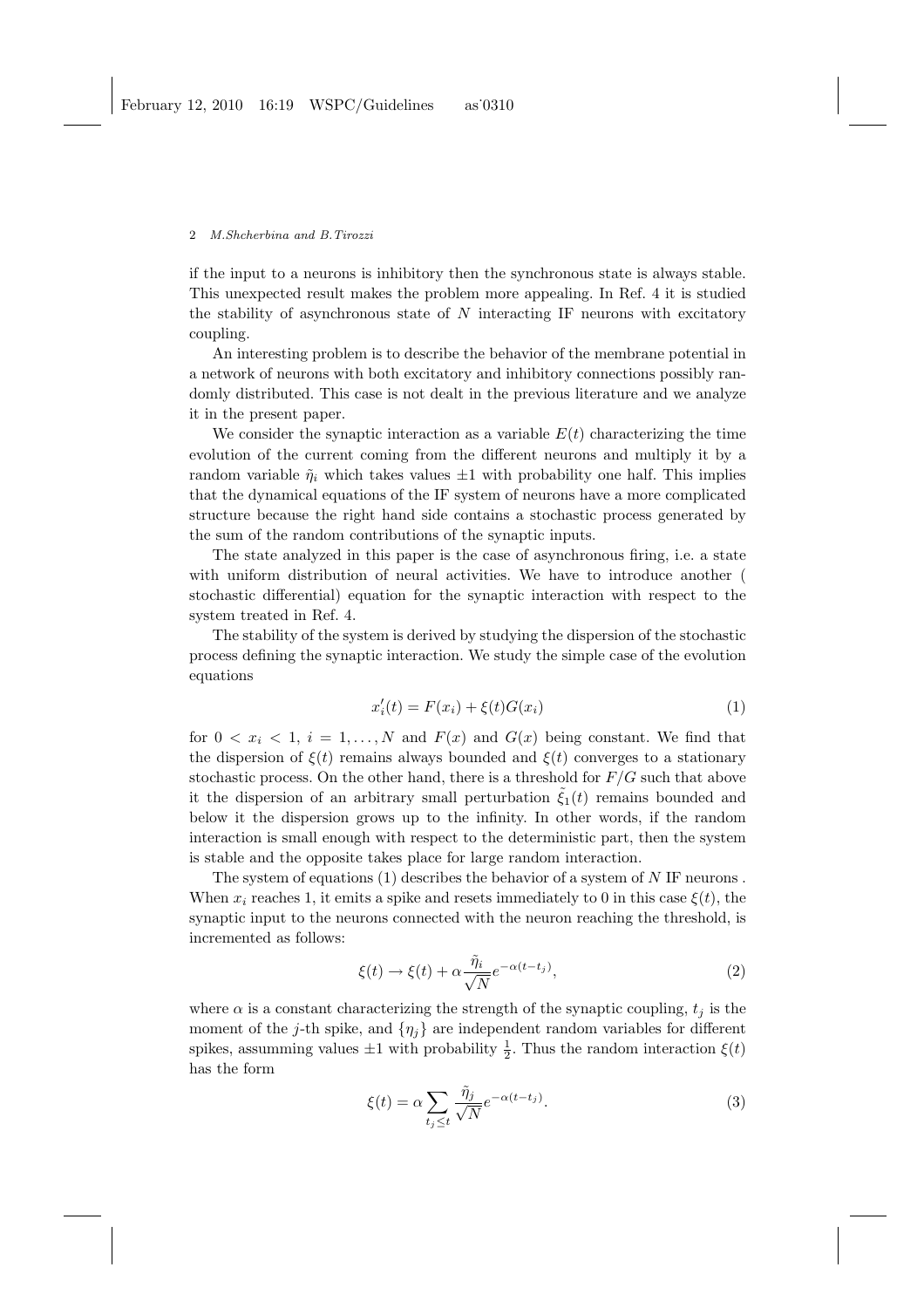By a standard way, denoting

$$
y(x) = F_0 \int_0^x \frac{dx'}{F(x')} , \quad F_0^{-1} = \int_0^1 \frac{dx'}{F(x')} D(y) = F_0 G(x) F^{-1}(x) ,
$$

we replace the system (1) by

$$
y_i'(t) = F_0 + \xi(t)D(y_i),
$$
\n(4)

with the same condition at the point  $y = 1$ .

Let us define the function

$$
\mathcal{N}_N(y, t) = \frac{1}{N} \sum_{i=1}^N \theta(y_i(t) - y),
$$
\n(5)

where  $\theta(x) = 1$  for  $x \ge 0$  and  $\theta(x) = 0$  for  $x < 0$ .  $\mathcal{N}_N(y, t)$  is the ratio of the number of neurons with  $y_i \geq y$  and N. Then it is evident that for any smooth function  $f(y)$ we have

$$
\frac{1}{N} \sum_{i=1}^{N} f(y_i(t)) = \int_0^1 f(y) d\mathcal{N}_N(y, t)
$$
\n(6)

and

$$
\frac{\partial}{\partial t} \frac{1}{N} \sum_{i=1}^{N} f(y_i(t)) = \frac{1}{N} \sum_{i=1}^{N} f'(y_i(t)) y_i'(t)
$$
\n
$$
= \frac{1}{N} \sum_{i=1}^{N} f'(y_i(t)) (F_0 + \xi(t)D(y_i(t)) = \int_0^1 f'(y)(F_0 + \xi(t)D(y)) d\mathcal{N}_N(y, t).
$$
\n(7)

Let us assume that for any  $y, t$  there exists a limit

$$
\mathcal{N}(y,t) = \lim_{N \to \infty} \mathcal{N}_N(y,t),
$$

this measure is absolutely continuous with respect to the Lebesgue measure and the respective density  $\rho(y, t)$  is a smooth function in y, t. Then (6) and (7) give us in the limit  $N \to \infty$ :

$$
\frac{\partial}{\partial t} \int_0^1 f(y)\rho(y, t) dy = \int_0^1 f'(y)(F_0 + \xi(t)D(y))\rho(y, t) dy
$$
  
= 
$$
- \int_0^1 f(y)\frac{\partial}{\partial y} ((F_0 + \xi(t)D(y))\rho(y, t)) dy
$$

and since  $f(y)$  is an arbitrary function we obtain the equation

$$
J(y,t) = \rho(y,t)(F_0 + \xi(t)D(y)).
$$
\n(8)

From  $(4)$ , $(5)$ , we get

$$
\frac{\partial}{\partial t}\rho(y,t) = -\frac{\partial}{\partial y}J(y,t),\tag{9}
$$

with the periodic boundary conditions for  $J(y, t)$ :  $J(0, t) = J(1, t)$ .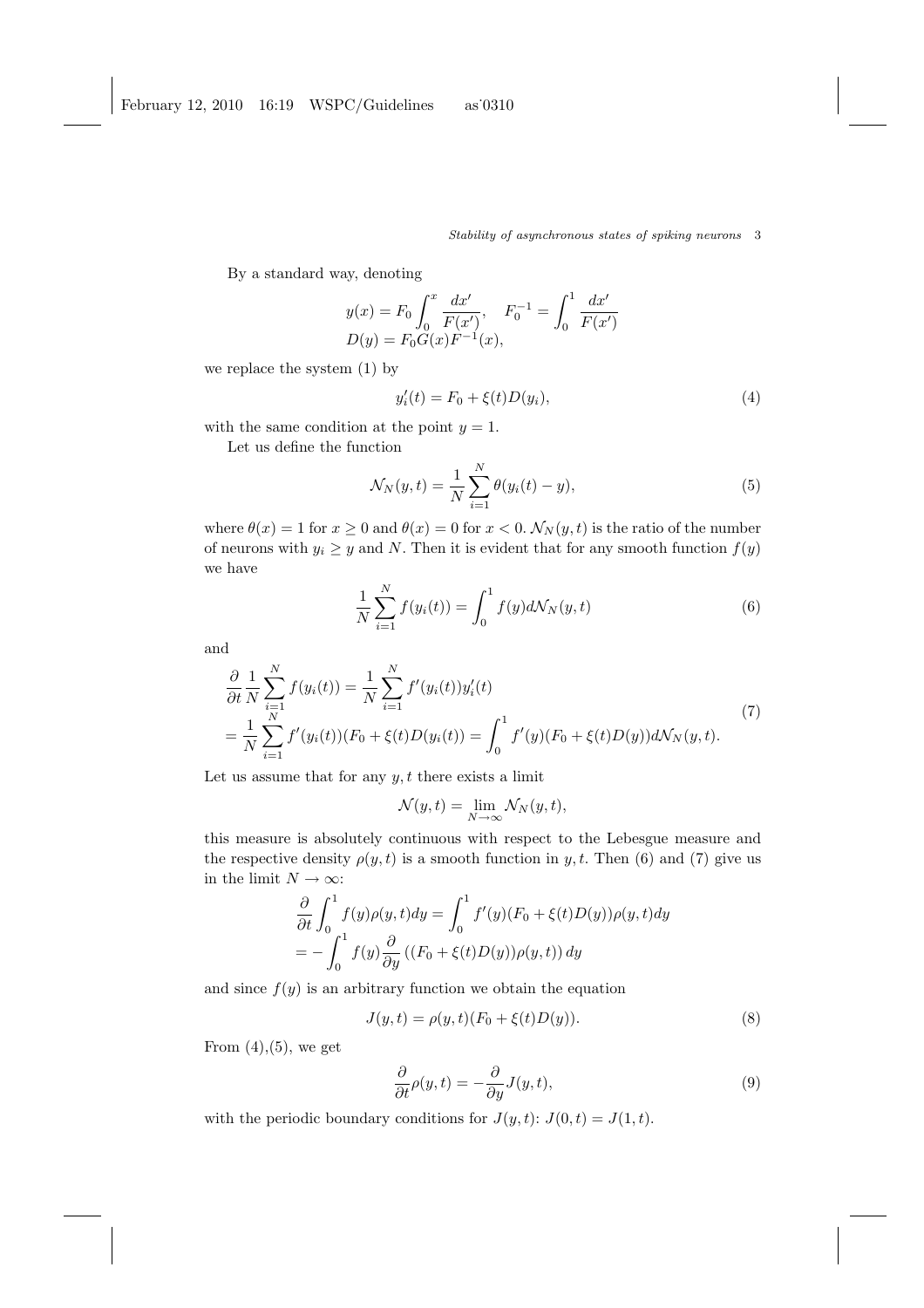With above definitions representation (3) in the limit  $N \to \infty$  takes the form

$$
\xi(t) = \alpha \int_0^t e^{-\alpha(t-t')} \sqrt{J(1,t)} d\eta(t')
$$
  
=  $\alpha \int_0^t e^{-\alpha(t-t')} \sqrt{\rho(1,t') (F_0 + \xi(t') D(1))} d\eta(t'),$  (10)

where  $\eta(t)$  is a standard Gaussian white noise.

We study the simplest case when  $D(y)$  does not depend on y. Hence, in view of the above discussion, we have to study the system of equations:

$$
\frac{\partial \rho}{\partial t} = -(F_0 + \xi(t)D) \frac{\partial}{\partial y} \rho(y, t) \nd\xi(t) = -\alpha \xi(t)dt + \alpha \sqrt{\rho(1, t)(F_0 + \xi(t)D)} d\eta(t) \n\rho(0, t) = \rho(1, t).
$$
\n(11)

It is easy to see that this system has the solution

$$
\rho(y, t) = 1 \nJ(y, t) = (F_0 + \xi_0(t)D),
$$
\n(12)

where the random process  $\xi_0(t)$  is a solution of the stochastic differential equation

$$
d\xi_0(t) = -\alpha \xi_0(t)dt + \alpha \sqrt{F_0 + \xi_0(t)D}d\eta(t).
$$
 (13)

We remark here that it is proven in Lemma 1 that the argument of the square root is always positive.

The main goal of this paper is to study the solution  $(12)-(13)$  and its stability with respect to small perturbations.

**Theorem 1:** The process  $\xi_0(t)$  converge in probability, as  $t \to \infty$ , to the stationary diffusion process with the correlation function

$$
R(t - s) = F_0(2\alpha)^{-1} e^{-\alpha(t - s)}.
$$
\n(14)

To study the stability of solution (12) we take  $\varepsilon$  small and consider

$$
\rho(y,t) = 1 + \varepsilon \rho_1(y,t), \quad \xi(t) = \xi_0(t) + \varepsilon \tilde{\xi}_1(t). \tag{15}
$$

Then in the first order with respect to  $\varepsilon$  we obtain the system:

$$
\frac{\partial}{\partial t}\rho_1(y,t) = -(F_0 + \xi_0(t)D)\frac{\partial}{\partial y}\rho_1(y,t) \nd\xi_1(t) = -\alpha\xi_1(t)dt + \frac{\alpha\xi_1(t)}{2\sqrt{F_0 + \xi_0(t)D}}d\eta(t) + \frac{\alpha}{2}\rho_1(1,t)\sqrt{F_0 + \xi_0(t)D}d\eta(t)
$$
\n(16)

**Definition 2:** We say that some solution  $(\rho, J, \xi)$  of the system of equations (8)-(10) is stable, if for any perturbation  $\rho_1(y, 0)$  of the initial conditions, the perturbation terms  $\rho_1(y, t)$ ,  $\xi_1(t)$  satisfy the inequalities:

$$
E\left\{\int_0^1 |\rho_1(y,t)|^2 dy\right\} \leq \operatorname{const} E\left\{\max_y |\rho_1(y,0)|^2\right\}
$$
  

$$
E\left\{\xi_1^2(t)\right\} \leq \operatorname{const} E\left\{\max_y |\rho_1(y,0)|^2\right\}.
$$
 (17)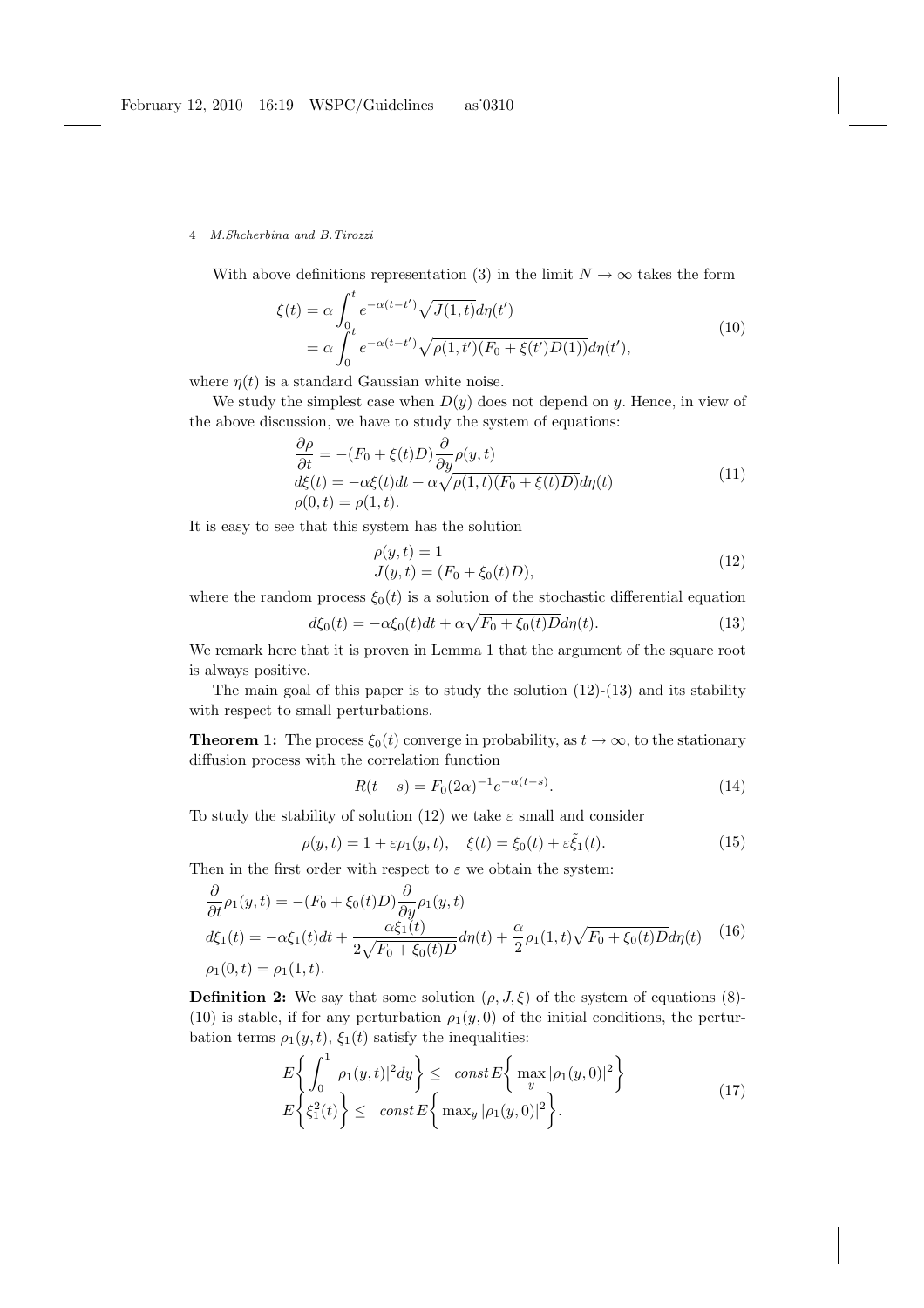Here and below we denote by the symbol  $E\{\ldots\}$  the averaging with respect to all random parameters of the problem.

**Theorem 3:** Solution (12) is stable if  $\frac{F_0}{\alpha D^2} > \frac{1}{4}$  $\frac{1}{4}$  and unstable if  $\frac{F_0}{\alpha D^2} < \frac{1}{4}$  $\frac{1}{4}$ .

## 2. Proofs

Proof of Theorem 1: By using the representation

$$
\xi(t) = e^{-\alpha t} \xi_0(0) + \alpha \int_0^t e^{-\alpha(t - t')} \sqrt{(F_0 + \xi_0(t')D)} d\eta(t'), \tag{18}
$$

one can get easily that

$$
E\{\xi_0(t)\} = e^{-\alpha t} E\{\xi_0(0)\},\
$$

so we get that the mean value of  $\xi_0(t)$  tends to zero exponentially. Now for  $t > s$ let us write

$$
\xi_0(t) = \xi_0(s)e^{-\alpha(t-s)} + \alpha \int_s^t e^{-\alpha(t-t')} \sqrt{F_0 + \xi_0(t')} D d\eta(t').
$$

Multiplying this system by  $\xi_0(s)$  and taking the expectation, we get

$$
E\{\xi_0(t)\xi_0(s)\} = E\{\xi_0(s)\xi_0(s)\}e^{-\alpha(t-s)},\tag{19}
$$

 $\Box$ 

because, as usually in the theory of stochastic integrals,

$$
E\left\{\xi_0(s)\int_s^t e^{-\alpha(t-t')}\sqrt{F_0+\xi_0(t')D}d\eta(t')\right\}
$$
  
= 
$$
E\left\{\int_s^t e^{-\alpha(t-t')}\sqrt{F_0+\xi_0(t')D}d\eta(t')\middle|\xi_0(s)\right\}E\left\{\xi_0(s)\right\}=0.
$$

Thus we are left to study  $E\{\xi_0^2(s)\}\$ . Using again formula (18), by the standard way we get  $\ddot{\phantom{0}}$ 

$$
E\{\xi_0(s)\xi_0(s)\} = E\{\xi_0(0)\xi_0(0)\}e^{-2\alpha s} + E\left\{\int_0^s e^{-2\alpha(s-t')} (F_0 + D\xi_0(t'))dt'\right\}
$$
  
=  $E\{\xi_0(0)\xi_0(0)\}e^{-2\alpha s} + \int_0^s e^{-2\alpha(s-t')} (F_0 + DE\{\xi_0(t')\})dt'$   
=  $E\{\xi_0(0)\xi_0(0)\}e^{-2\alpha s} + \int_0^s e^{-2\alpha(s-t')} (F_0 + De^{-\alpha t'}E\{\xi_0(0)\})dt'$   
=  $E\{\xi_0(0)\xi_0(0)\}e^{-2\alpha s} + \frac{F_0}{2\alpha}(1 - e^{-2\alpha s}) + \frac{D}{\alpha}E\{\xi_0(0)\}(e^{-\alpha s} - e^{-2\alpha s}).$ 

To prove Theorem 3 we need some additional information about  $\xi_0(t)$ . **Lemma 4:** Denote  $\gamma = 2(\alpha D^2)^{-1}F_0$ . Then 

$$
\mathcal{E}(t) = E\bigg\{(F_0 + D\xi_0(t))^{-1}\bigg\} \le C < \infty, \quad (if \ \gamma - 1 > 0)
$$

and  $\mathcal{E}(t) = \infty$ , if  $\gamma - 1 < 0$ .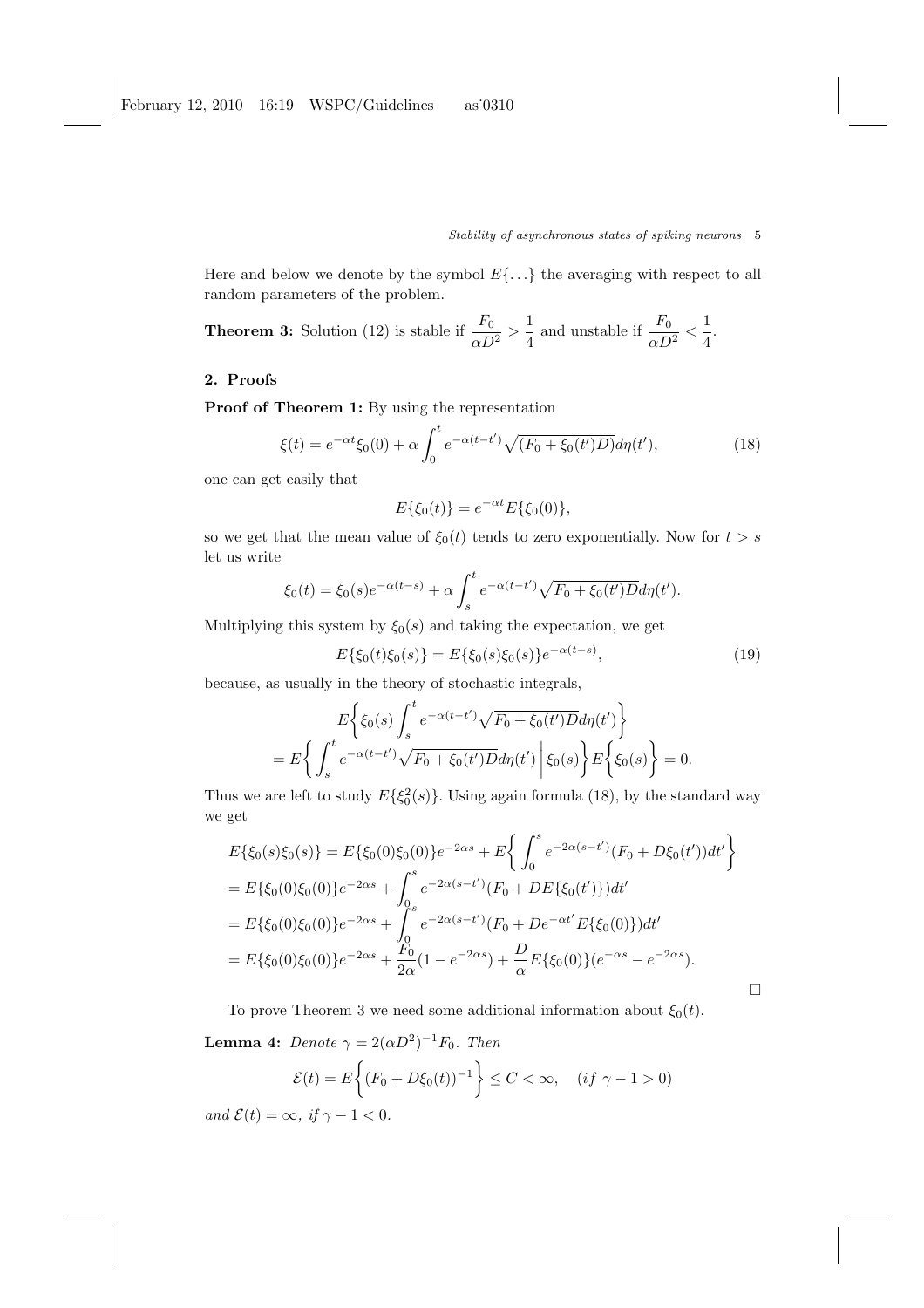Proof: To simplify formulas below we make the change of variables

$$
\begin{aligned}\n\beta &= (\alpha D^2)^{-1}, \quad \tilde{t} = (\alpha D)^2 t, \\
\tilde{\xi}(\tilde{t}) &= F_0 + D\xi(\tilde{t}/(\alpha D)^2), \quad \tilde{\rho}(\tilde{t}) = \rho(\tilde{t}/(\alpha D)^2), \quad \tilde{\eta}(\tilde{t}) = \alpha D \cdot \eta(\tilde{t}/(\alpha D)^2)\n\end{aligned} \tag{20}
$$

Then  $\tilde{\eta}(\tilde{t})$  is again a standard white noise with respect to  $\tilde{t}$ . But to simplify the notations below we write t instead of  $\tilde{t}$  and  $\eta$  instead of  $\tilde{\eta}$ . Then (11) takes the form

$$
\frac{\partial \tilde{\rho}}{\partial t} = -(\alpha D)^{-2} \tilde{\xi} \frac{\partial}{\partial y} \tilde{\rho}(y, t) \nd\tilde{\xi}(t) = -\beta (\tilde{\xi}(t) - F_0) dt + \sqrt{\tilde{\rho}(1, t) \tilde{\xi}(t)} d\eta(t) \n\tilde{\rho}(0, t) = \tilde{\rho}(1, t)
$$
\n(21)

and (13) takes the form

$$
d\tilde{\xi}_0(t) = -\beta(\tilde{\xi}_0(t) - F_0)dt + \sqrt{\tilde{\xi}_0(t)}d\eta(t),
$$
\n(22)

where  $\tilde{\xi}_0(t) = F_0 + D\xi_0(t/(\alpha D)^2)$ .

Let  $p(x, t | y, s)$  be the probability density of transition from y at time s to x at time  $t$  of the diffusion process generated by the solutions of the equation  $(22)$ :

$$
\text{Prob}\bigg\{\tilde{\xi}_0(t)\in\Delta\subset\mathbf{R},\,|\,\tilde{\xi}_0(s)=y\bigg\}=\int_{\Delta}p(x,t\,\bigg|\,y,s)dx.\tag{23}
$$

Then one can write the direct Kolmogorov equation or the Fokker-Planck equation (see, e.g. Ref. 16) for the function  $p(x, t|y, s)$ :

$$
\frac{\partial}{\partial t}p = \beta \frac{\partial}{\partial x} \left( (x - F_0)p \right) + \frac{1}{2} \frac{\partial^2}{\partial x^2} \left( xp \right). \tag{24}
$$

with the initial condition

$$
p(x, s | y, s) = \delta(x - y). \tag{25}
$$

Taking the Fourier transform

$$
\hat{p}(k, t, y, s) = \int e^{ikx} p(x, s \mid y, s) dx,
$$

we obtain from (24) the first order differential equation for  $\hat{p}(k,t)$ 

$$
\frac{\partial}{\partial t}\hat{p}(k,t,y,s) = \left(\frac{ik^2}{2} - \beta k\right)\frac{\partial}{\partial k}\hat{p}(k,t,y,s) + i\beta F_0 k \hat{p}(k,t,y,s) \tag{26}
$$

with the initial and the boundary conditions

$$
\hat{p}(k,s,y,s) = e^{iky}, \quad \hat{p}(k,t,y,s) \to 0, \ k \to \pm \infty.
$$
 (27)

Let us make the change of variables

$$
\tilde{k} = \beta^{-1} \log \frac{k}{k + 2i\beta} \Leftrightarrow k = -\frac{2\beta i e^{\beta \tilde{k}}}{e^{\beta \tilde{k}} - 1},
$$
  

$$
\hat{p}(k, t) = e^{c(\tilde{k}, t)}.
$$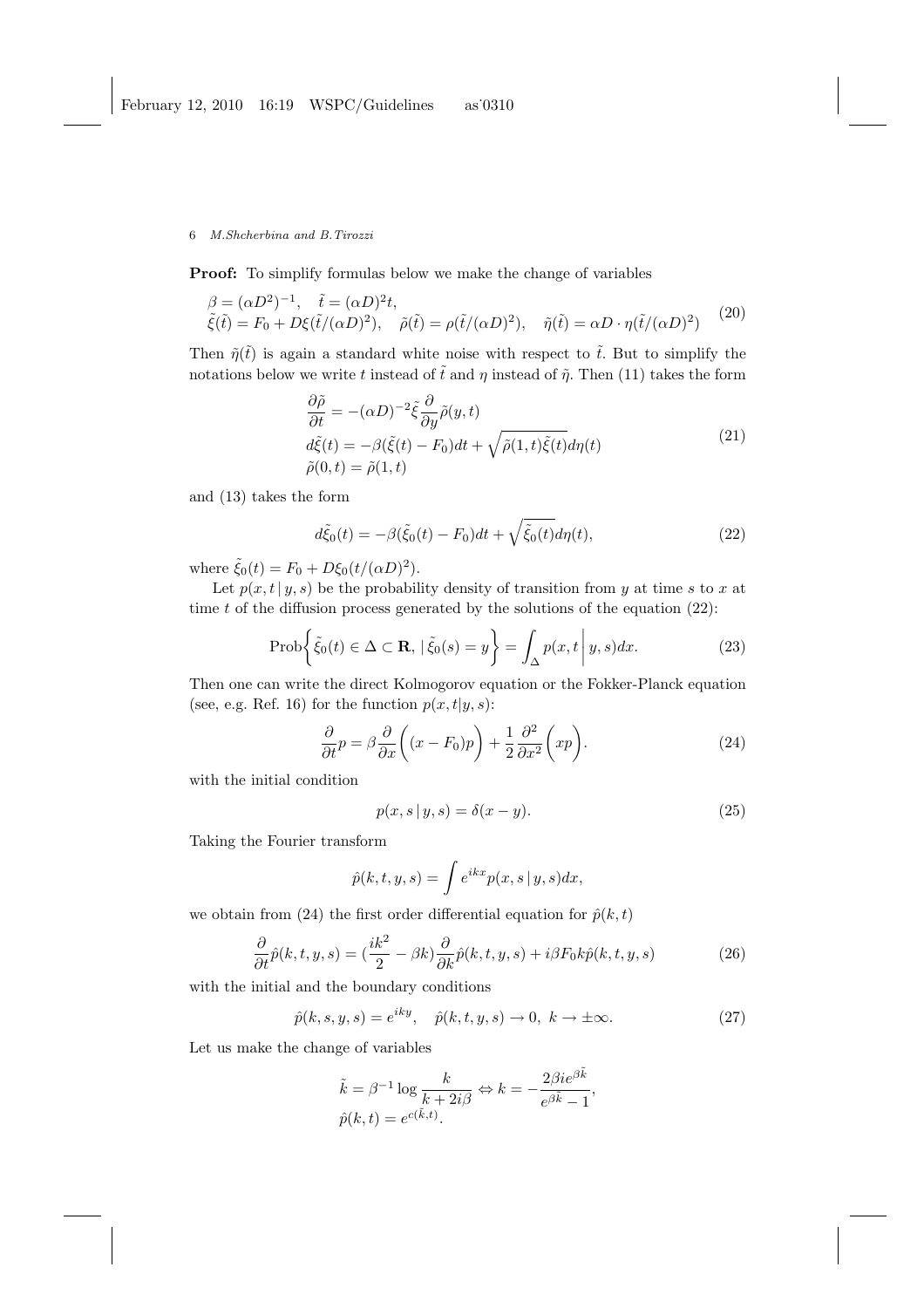Then we obtain the standard linear equation of the first order with respect to the function  $c(\tilde{k}, t)$ :

$$
\frac{\partial c}{\partial t} + \frac{\partial c}{\partial \tilde{k}} = 2\beta^2 F_0 \frac{e^{\beta \tilde{k}}}{e^{\beta \tilde{k}} - 1}.
$$

Therefore, by a standard method we get:

$$
c(\tilde{k},t) = c_0(\tilde{k}-t+s) + \int_s^t 2\beta^2 F_0 \frac{e^{\beta(\tilde{k}-t+t')}}{e^{\beta(\tilde{k}-t+t')} - 1} dt'
$$
  
=  $c_0(\tilde{k}-t+s) + 2\beta F_0 \left( \log(e^{\beta \tilde{k}}-1) - \log(e^{\beta(\tilde{k}-t+s)}-1) \right),$  (28)

where the function  $c_0$  should be found from the initial conditions:

$$
c_0(\tilde{k}) = i y k = y \cdot \frac{2 \beta e^{\beta \tilde{k}}}{e^{\beta \tilde{k}} - 1}.
$$

So, we have from (28)

$$
c(\tilde{k},t) = y \cdot \frac{2\beta e^{\beta(\tilde{k}-t+s)}}{e^{\beta(\tilde{k}-t+s)}-1} + 2\beta F_0 \bigg(\log(e^{\beta\tilde{k}}-1) - \log(e^{\beta(\tilde{k}-t+s)}-1)\bigg).
$$

Now, replacing  $e^{\beta \tilde{k}}$  by  $\frac{k}{k+2i\beta}$  and putting  $\hat{p}(k,t) = e^{c(k,t)}$ , we obtain :

$$
\hat{p}(k,t,y,s) = (2i\beta)^{-2\beta F_0} \frac{\lambda_1^{2\beta F_0}(\tau)}{(k+i\lambda_1(\tau))^{2\beta F_0}} \exp\bigg\{-\frac{k\lambda_2(\tau)y}{k+i\lambda_1(\tau)}\bigg\},\tag{29}
$$

with

$$
\lambda_1(\tau) = \frac{2\beta}{1 - e^{-\beta \tau}}, \quad \lambda_2(\tau) = \frac{2\beta e^{-\beta \tau}}{1 - e^{-\beta \tau}}.
$$

where  $\tau = t - s$ .

We remark that one can get also another solution by separating the variables of (26) which satisfies the initial condition in t but doesn't go to 0 for  $k \to \infty$ .

To find  $p(x, t | y, s)$  we have to take the inverse Fourier transform of (29):

$$
p(x,t|y,s) = \frac{\lambda_1^{2\beta F_0(\tau)e^{-\lambda_1(\tau)x-\lambda_2(\tau)y}}{2\pi(2i\beta)^{2\beta F_0}} \times \int dk(k+i\lambda_1(\tau))^{-2\beta F_0} \exp\left\{\frac{i\lambda_1(\tau)\lambda_2(\tau)y}{k+i\lambda_1(\tau)} - ix(k+i\lambda_1(\tau))\right\},
$$
(30)

We remark first that, by the standard method, i.e., taking the integral over the contour  $|k| = R$ ,  $\Im k \ge 0$  with  $R \to \infty$  instead of the real line, we get that for  $x < 0$  $p(x, t | y, s) = 0.$ 

To take the integral in (30) for  $x > 0$  we observe that, if we define the function

$$
w(z) = z^{-\nu} \int dk (k + i\lambda)^{-\nu - 1} \exp\{ia(k + i\lambda)^{-1} - iz^2(k + i\lambda)\},\tag{31}
$$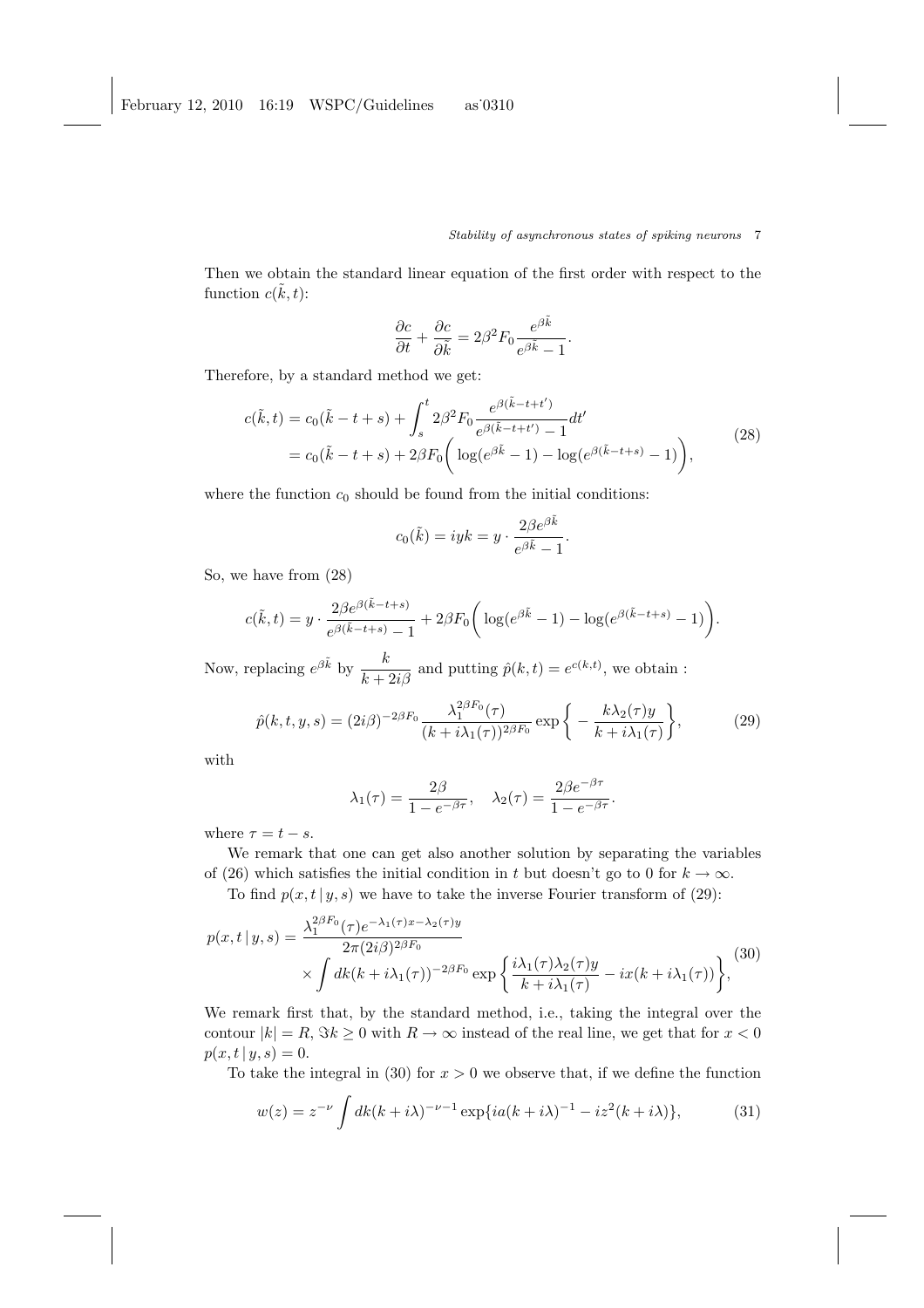then

$$
w'' = \left(\frac{\nu^2}{z^2} + 4a\right)w - \frac{1}{z}w' \Rightarrow z^2w'' + zw' - \left(\nu^2 + 4az^2\right)w = 0.
$$
 (32)

Indeed, denoting for simplicity

$$
\mathcal{I}_{\nu} = \int dk (k + i\lambda)^{-\nu} \exp\{ia(k + i\lambda)^{-1} - iz^2(k + i\lambda)\}, \quad (\nu = \nu - 1, \nu, \nu + 1),
$$

we have

$$
w = z^{-\nu} \mathcal{I}_{\nu+1},
$$
  
\n
$$
w' = -\nu z^{-\nu-1} \mathcal{I}_{\nu+1} - 2iz^{-\nu+1} \mathcal{I}_{\nu},
$$
  
\n
$$
w'' = \nu(\nu+1) z^{-\nu-2} \mathcal{I}_{\nu+1} + 2i(2\nu-1) z^{-\nu} \mathcal{I}_{\nu} - 4z^{-\nu+2} \mathcal{I}_{\nu-1}.
$$
\n(33)

From the second line we get

$$
-2iz^{-\nu+1}\mathcal{I}_{\nu} = w' + \nu z^{-1}w.\tag{34}
$$

Besides, integrating by parts, we obtain

$$
\int dk \left(-\frac{ia}{(k+i\lambda)^2} - iz^2\right) \frac{\exp\{ia(k+i\lambda)^{-1} - iz^2(k+i\lambda)\}}{(k+i\lambda)^{\nu-1}}
$$
\n
$$
= (\nu - 1) \int dk \frac{\exp\{ia(k+i\lambda)^{-1} - iz^2(k+i\lambda)\}}{(k+i\lambda)^{\nu}}
$$
\n
$$
\Rightarrow z^2 \mathcal{I}_{\nu-1} = -a \mathcal{I}_{\nu+1} + i(\nu - 1) \mathcal{I}_{\nu}
$$
\n
$$
\Rightarrow z^{-\nu+2} \mathcal{I}_{\nu-1} = -aw + i(\nu - 1)z^{-\nu} \mathcal{I}_{\nu}
$$
\n
$$
= -aw - \frac{\nu - 1}{2z} (w' + \frac{\nu}{z} w).
$$
\n(35)

Substituting (35) and (34) in (33) we obtain (32). Thus (see Ref. 15),  $w(z)$  =  $I_{\nu}(2a^{1/2}z)$  (up to the multiplicative constant), where

$$
I_{\nu}(z) = \left(\frac{z}{2}\right)^{\nu} \sum_{m=0}^{\infty} \frac{z^{2m}}{2^{2m} m! \Gamma(m + \nu + 1)}
$$

is the modified Bessel function.

Now, using representation (31) with  $a = \lambda_1(\tau)\lambda_2(\tau)y$ ,  $z^2 = x$ ,  $\nu = 2\beta F_0 - 1 =$  $\gamma - 1$ , one can obtain from (30) that for  $x > 0$ 

$$
p(x,t|y,s) = C\lambda_1(t)e^{-\lambda_1(t)x - \lambda_2(t)y} \left(\frac{\lambda_1(t)x}{\lambda_2(t)y}\right)^{(\gamma-1)/2} I_{\gamma-1}\left(2\sqrt{\lambda_1(t)\lambda_2(t)xy}\right),
$$
 (36)

where C is some constant. One can see that this solution behaves like  $Cx^{\gamma-1}$ , as  $x \sim 0$  and that  $\tilde{\xi}_0(t)$  takes positive values.  $\Box$ 

**Proof of Theorem 3:** Now we seek the solution of (21) in the form  $\tilde{\xi}(t) = \tilde{\xi}_0(t) +$  $\varepsilon \tilde{\xi}_1(t)$  and  $\rho_1(y,t) = 1 + \varepsilon \tilde{\rho}(t)$ . Let us substitute these expressions in (21) and take the first order terms with respect to  $\varepsilon$ . Then, since the first equation of (21) has the solution

$$
\tilde{\rho}(y,t) = \rho(y - (\alpha D)^{-2}\sigma, 0) = 1 + \epsilon \rho_1 (y - (\alpha D)^{-2}\sigma, 0) + o(\epsilon),
$$
\n(37)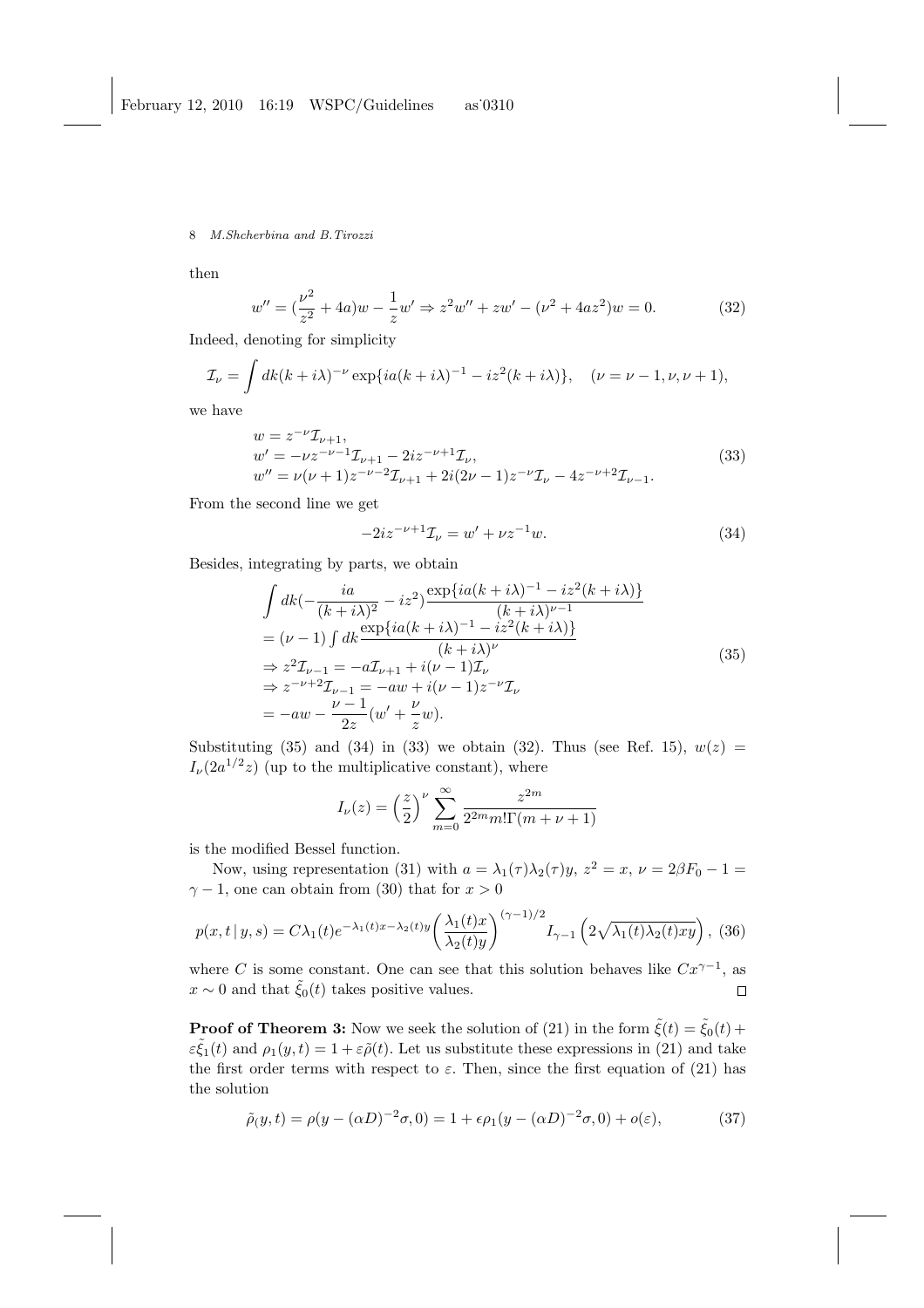with  $(\sigma(t) = \int_0^t$  $\int_{0}^{\infty} \tilde{\xi}_{0}(t')dt'$ , we get the system of three stochastic differential equations:

$$
d\tilde{\xi}_0(t) = -\beta(\tilde{\xi}_0(t) - F_0)dt + \sqrt{\tilde{\xi}_0(t)}d\eta(t) \nd\sigma(t) = \tilde{\xi}_0(t)dt \nd\tilde{\xi}_1(t) = -\beta\tilde{\xi}_1(t)dt + \frac{\tilde{\xi}_1(t)}{2\sqrt{\tilde{\xi}_0(t)}}d\eta(t) + \frac{1}{2}\tilde{\rho}_1(\sigma(t))\sqrt{\tilde{\xi}_0(t)}d\eta(t),
$$
\n(38)

where

$$
\tilde{\rho}_1(\sigma) = \rho_1(1 - (\alpha D)^{-2}\sigma, 0) \tag{39}
$$

The Kolmogorov equation in this case is too complicated, but using the fact, that the third equation is linear with respect to  $\tilde{\xi}_1(t)$ , we can solve this equation directly. First we solve the homogeneous version of the equation.

$$
d\zeta_0(t) = -\beta \zeta_0(t)dt + \frac{\zeta_0(t) d\eta(t)}{2\sqrt{\tilde{\zeta}_0(t)}}.
$$
\n(40)

We seek  $\zeta_0(t)$  in the form

$$
\zeta_0(t) = \tilde{\xi}_0^{1/2}(t)e^{f(t)},\tag{41}
$$

where  $E\{|f'(t)|^{\nu}\}\leq \infty$  for some small enough  $\nu$ . Then, by using the Ito formula (see Ref. 16), one can write

$$
d\zeta_0(t) = \frac{bf\ \tilde{d}\xi_0(t)}{2\tilde{\xi}_0^{1/2}(t)}e^{f(t)} - \frac{\tilde{\xi}_0(t)}{8\tilde{\xi}_0^{3/2}(t)}e^{f(t)}dt + \tilde{\xi}_0^{1/2}(t)f'(t)e^{f(t)}dt
$$
  
= 
$$
\frac{1}{2}e^{f(t)}d\eta(t) + \tilde{\xi}_0^{1/2}(t)e^{f\left(-\frac{\beta(\tilde{\xi}_0(t) - F_0)}{2\tilde{\xi}_0(t)} - \frac{1}{8\tilde{\xi}_0} + f'(t)\right)dt.
$$

Here we have used the first equation of (38) for  $d\xi_0(t)$ . Now we compare the coefficients of  $d\eta(t)$  and dt in the above expression for  $d\zeta_0(t)$  with those in (40). It is evident that the coefficients of  $d\eta(t)$  coincide, because in view of (41)  $\frac{1}{2}e^{\hat{f}} = \frac{1}{2}\zeta_0 \xi_0^{-1/2}$ . Furthermore, comparing the coefficients of  $dt$ , we get

$$
\tilde{\xi}_{0}^{1/2}(t)e^{f}\left(-\frac{\beta(\tilde{\xi}_{0}(t)-F_{0})}{2\tilde{\xi}_{0}(t)}-\frac{1}{8\tilde{\xi}_{0}}+f'(t)\right)=-\beta\tilde{\xi}_{0}^{1/2}(t)e^{f} \Rightarrow \nf'(t)=-\frac{\beta}{2}-\frac{2\gamma-1}{8\tilde{\xi}_{0}(t)} \Rightarrow f(t)=-\frac{\beta t}{2}-\frac{2\gamma-1}{8}\int_{0}^{t}\frac{dt'}{\tilde{\xi}_{0}(t')} \Rightarrow \zeta_{0}(t)=\tilde{\xi}_{0}^{1/2}(t)\exp\left\{-\frac{\beta t}{2}-\frac{2\gamma-1}{8}\int_{0}^{t}\frac{dt'}{\tilde{\xi}_{0}(t')}\right\}
$$

with  $\gamma$  defined in Lemma 4. Now we seek  $\tilde{\xi}_1(t)$  - the solution of (38) in the form:

$$
\tilde{\xi}_1(t) = \zeta_0(t)\zeta_1(t),
$$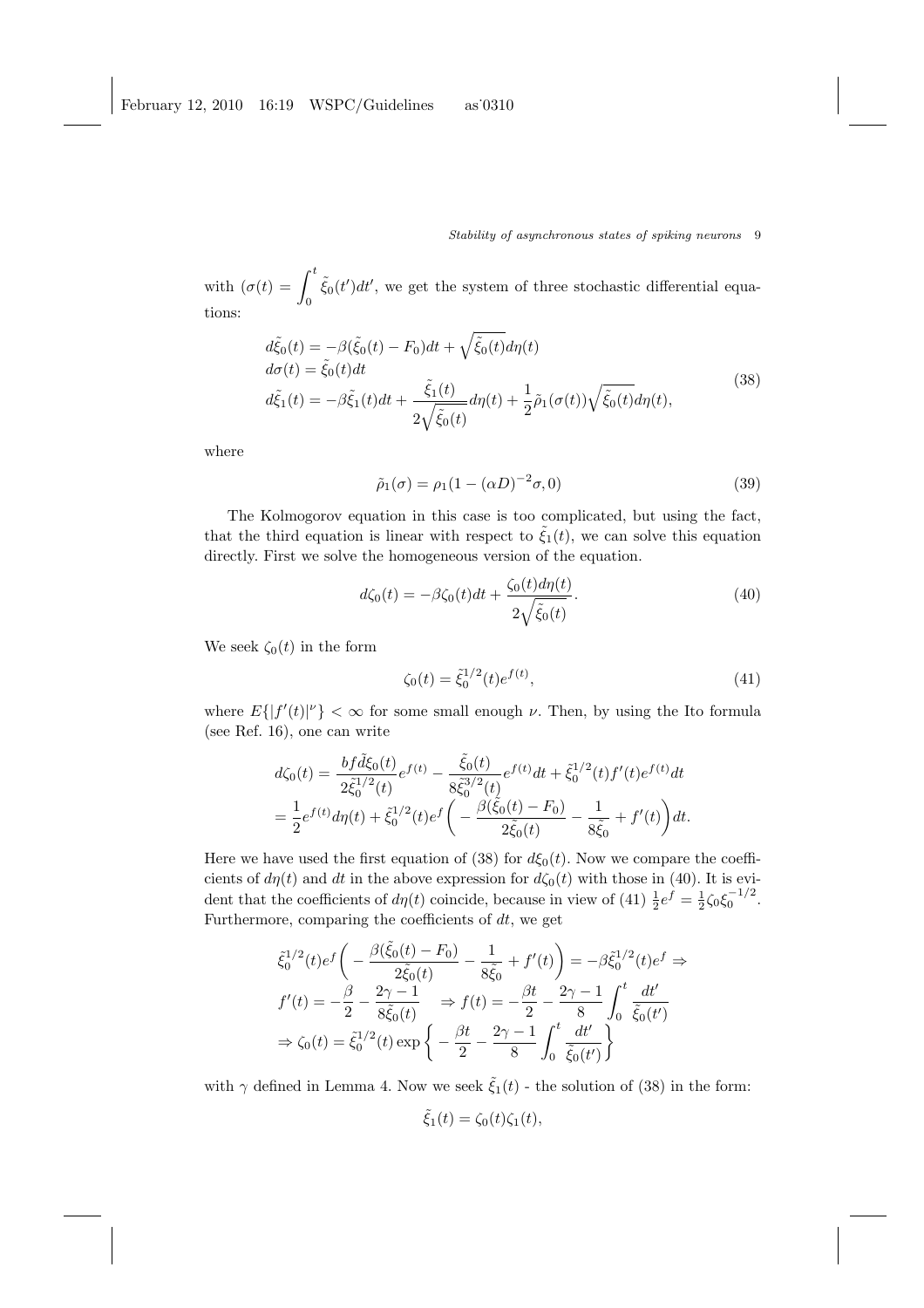where  $\zeta_1(t)$  is an unknown Markov process with the stochastic differential

$$
d\zeta_1(t) = u(t)dt + v(t)d\eta(t).
$$

Here  $u(t)$  and  $v(t)$  are unknown coefficients, which one can find, using the Ito formula. Indeed, by this formula

$$
d\tilde{\xi}_1(t) = \zeta_1(t) d\zeta_0(t) + \zeta_0(t) d\zeta_1(t) + v(t) \frac{\zeta_0(t)}{2\tilde{\xi}_0^{1/2}(t)} dt
$$
  
=  $\left( -\beta \tilde{\xi}_1(t) dt + \frac{\tilde{\xi}_1(t)}{2\tilde{\xi}_0^{1/2}(t)} d\eta(t) \right)$   
+  $\left( \zeta_0(t)u(t) + \frac{v(t)\zeta_0(t)}{2\tilde{\xi}_0^{1/2}(t)} \right) dt + v(t)\zeta_0(t) d\eta(t).$ 

Now by using the third equation in (38) we find

$$
\zeta_0(t)u(t) + \frac{v(t)\zeta_0(t)}{2\tilde{\zeta}_0^{1/2}(t)} = 0, \quad v(t)\zeta_0(t) = \frac{\alpha}{2}\tilde{\rho}(\sigma(t))\tilde{\zeta}_0^{1/2}(t),
$$

and so

$$
v(t) = \frac{1}{2}\zeta_0^{-1}(t)\tilde{\rho}(\sigma(t))\tilde{\xi}_0^{1/2}(t), \quad u(t) = -\frac{1}{4}\zeta_0^{-1}\tilde{\rho}(\sigma(t)),
$$

which gives us

$$
\tilde{\xi}_1(t) = -\frac{1}{4}\zeta_0(t)\int_0^t \zeta_0^{-1}(s)\tilde{\rho}(\sigma(s))ds + \frac{1}{2}\zeta_0(t)\int_0^t \zeta_0^{-1}(s)\tilde{\rho}(\sigma(s))\tilde{\xi}_0^{1/2}(s)d\eta(s). \tag{42}
$$

Now, one can find easily, that if  $2\gamma - 1 > 0$ , then we can bound the variance of  $\tilde{\xi}_1(t)$  as follows:

$$
E\{\tilde{\xi}_1^2(t)\} = \frac{1}{16} E\left\{\zeta_0^2(t) \left[ \int_0^t \zeta_0^{-1}(s) \tilde{\rho}(\sigma(s)) ds \right]^2 \right\} + \frac{1}{4} E\left\{\zeta_0^2(t) \int_0^t \zeta_0^{-2}(s) |\tilde{\rho}^2(\sigma(s))| \tilde{\xi}_0(s) ds \right\}.
$$
\n(43)

Here the second integral satisfies the bound:

$$
I_1 = \zeta_0^2(t) \int_0^t \zeta_0^{-2}(s) |\tilde{\rho}^2(\sigma(s))| \tilde{\xi}_0(s) ds
$$
  
=  $\tilde{\xi}_0(t) \int_0^t \exp \left\{ -\beta(t-s) - \frac{2\gamma - 1}{4} \int_s^t \frac{dt'}{\tilde{\xi}_0(t')} \right\} |\tilde{\rho}^2(\sigma(s))| ds$   
 $\leq |\max_t \tilde{\rho}|^2 \tilde{\xi}_0(t) \int_0^t ds e^{-\beta(t-s)} \leq |\max_t \tilde{\rho}|^2 \tilde{\xi}_0(t) \beta^{-1}.$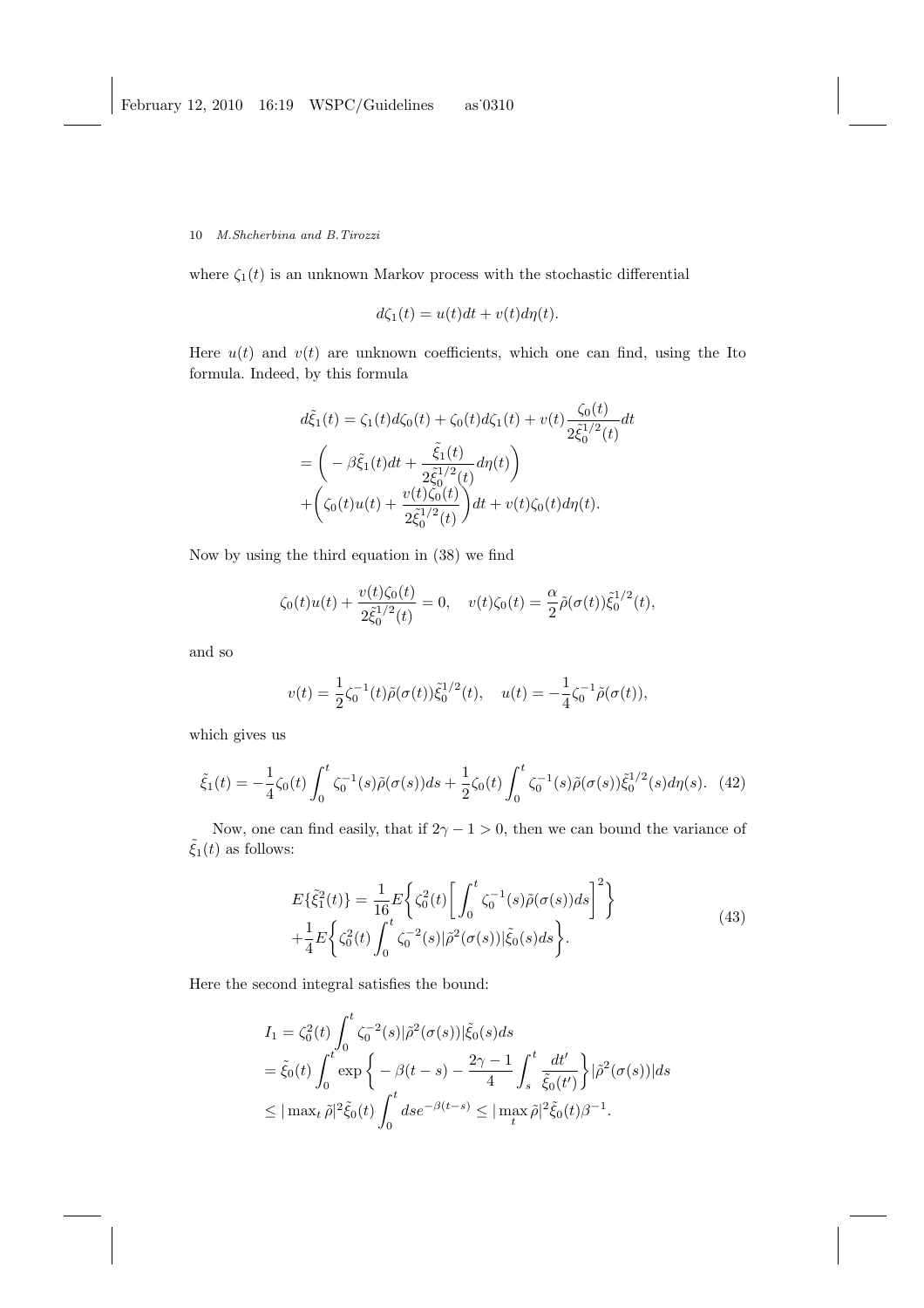And the first integral, by using the Schwartz inequality, can be estimated as

$$
I_2 = \left| \zeta_0(t) \int_0^t \zeta_0^{-1}(s) \tilde{\rho}(\sigma(s)) ds \right|
$$
  
\n
$$
\leq |\max_t \tilde{\rho}| \tilde{\xi}_0^{1/2}(t) \int_0^t \exp \left\{ -\frac{\beta}{2} (t-s) - \frac{2\gamma - 1}{8} \int_s^t \frac{dt'}{\tilde{\xi}_0(t')} \right\} \tilde{\xi}_0^{-1/2}(s) ds
$$
  
\n
$$
\leq |\max_t \tilde{\rho}| \tilde{\xi}_0^{1/2}(t) \left[ \int_0^t e^{-\beta (t-s)/2} ds \right]^{1/2}
$$
  
\n
$$
\left[ \int_0^t \tilde{\xi}_0^{-1}(s) \exp \left\{ -\frac{\beta}{2} (t-s) - \frac{2\gamma - 1}{4} \gamma \int_s^t \frac{dt'}{\tilde{\xi}_0(t')} \right\} ds \right]^{1/2}
$$
  
\n
$$
= 4\beta \tilde{\xi}_0^{1/2}(t) |\max_t \tilde{\rho}| (1 - e^{-\beta t/2}) \cdot I_3^{1/2}.
$$

Using the fact that

$$
\tilde{\xi}_0^{-1}(s) = -\frac{d}{ds} \int_s^t \frac{dt'}{\tilde{\xi}_0(t')},
$$

one can integrate by parts in  $I_3$  and obtain

$$
I_3 = \frac{4}{2\gamma - 1} \exp \left\{ -\frac{\beta}{2}(t - s) - \frac{2\gamma - 1}{4} \int_s^t \frac{dt'}{\tilde{\xi}_0(t')} \right\} \Big|_0^t
$$
  

$$
-\frac{2\beta}{2\gamma - 1} \int_0^t \exp \left\{ -\frac{\beta}{2}(t - s) - \frac{2\gamma - 1}{4} \int_s^t \frac{dt'}{\tilde{\xi}_0(t')} \right\} ds
$$
  

$$
\leq \frac{4}{2\gamma - 1}.
$$

Now let us recall that by definition  $\tilde{\rho}(\sigma(t)) = \rho_1(1 - (\alpha D)^{-2}\sigma(t), 0)$ . Therefore

$$
|\max_{t} \tilde{\rho}| = |\max_{y} \rho_1(y, 0)|.
$$

Thus, we obtain from the above estimates that

$$
E\{\tilde{\xi}_1^2\} \le \text{const} \, |\max_y \rho_1(y,0)|^2 E\{\tilde{\xi}_0(t)\}\
$$
  
= const  $|\max_y \rho_1(y,0)|^2 E\{F_0 + D\xi_0(\alpha Dt)\}\.$ 

were we have come back to our initial notations. Now Theorem 1 gives us the statement of Theorem 3 for  $2\gamma - 1 > 0$ .

Now, if  $2\gamma - 1 < 0$ , taking  $\rho_1(y, 0) = e^{ik\pi}$ , we get from (43) that

$$
E\{\tilde{\xi}_1^2(t)\} \ge \frac{1}{4}E\bigg\{\tilde{\xi}_0(t)\int_0^t \exp\bigg\{-\frac{1}{2}\beta(t-s)+\frac{1-2\gamma}{8}\int_s^t \frac{dt'}{\tilde{\xi}_0(t')}\bigg\}ds\bigg\}.
$$
 (44)

Let us choose  $\frac{\varepsilon}{1-\varepsilon} < \beta F_0$ . Then, using Lemma 4 one can conclude that

$$
E\{\tilde{\xi}_0^{-\varepsilon/(1-\varepsilon)}(t)\} \le C < \infty, \quad E\{\tilde{\xi}_0^{-1}\} = \infty.
$$

Thus, denoting by  $I_0$  the integral in  $(44)$  and using the Holder inequality with  $p = \varepsilon^{-1}, q = (1 - \varepsilon)^{-1}$ , we obtain

$$
E\{ (\tilde{\xi}_0^{\varepsilon}(t)I_0^{\varepsilon})\tilde{\xi}_0^{-\varepsilon} \} \le E^{1/p} \{ \tilde{\xi}_0 I_0 \} E^{1/q} \{ \tilde{\xi}_0^{-\varepsilon q} \}
$$
  
\n
$$
\Rightarrow E\{ \tilde{\xi}_0 I_0 \} \ge \left( E\{ I_0^{\varepsilon} \} E^{(\varepsilon - 1)} \{ \tilde{\xi}_0^{-\varepsilon/(1-\varepsilon)} \} \right)^{1/\varepsilon} .
$$
\n(45)